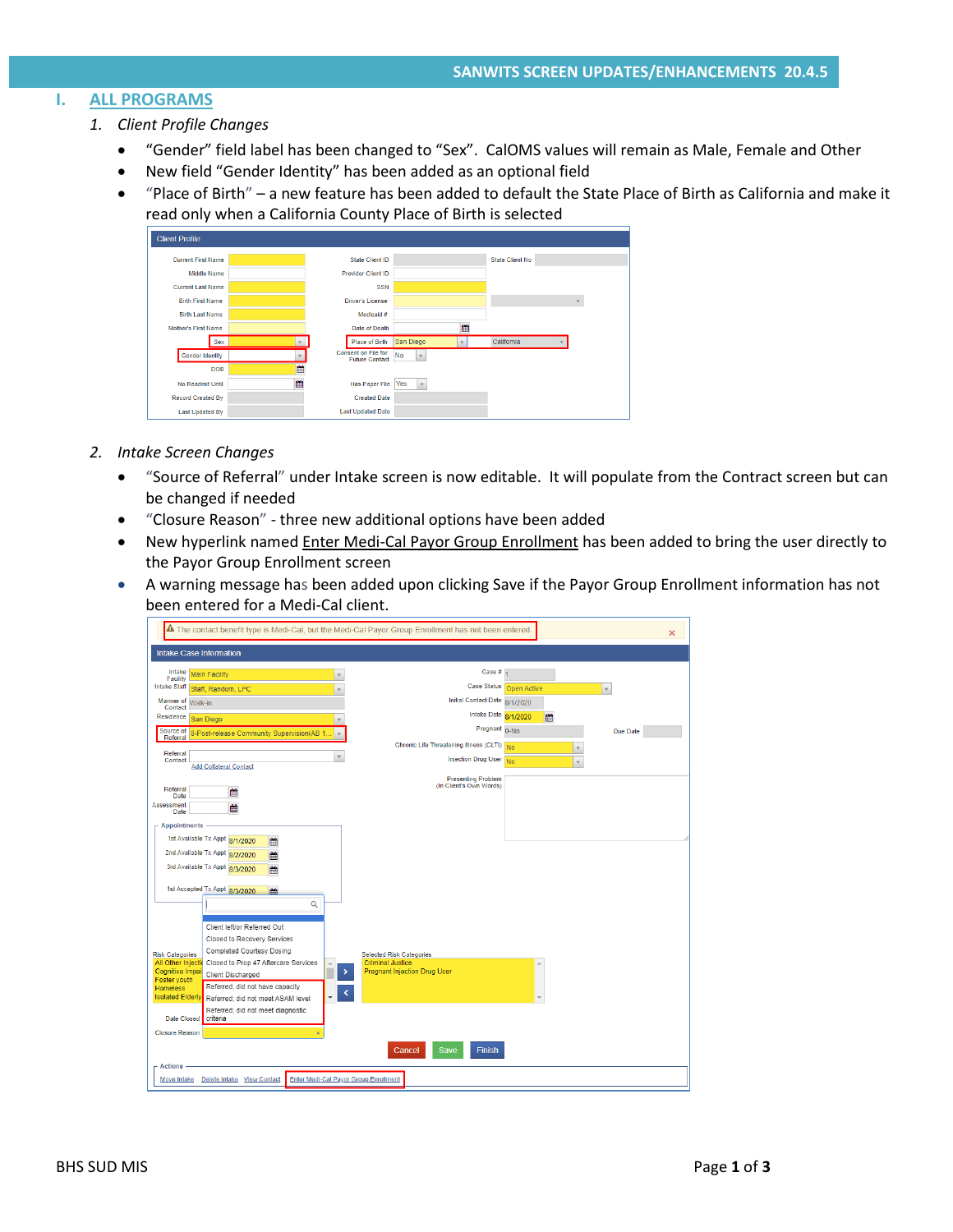### *3. Program Enrollment Changes*

• "Perinatal" field will only appear for Certified Perinatal Facilities that are contracted with the County to provide perinatal services AND if the client is Female. If the facility is not Perinatal Certified and contracted with the County to provide perinatal services, this field will not be visible. The field will also not be visible for male clients regardless of the perinatal certification.

| <b>Program Enrollment Profile</b> |                                  |                           |  |  |  |  |  |  |  |
|-----------------------------------|----------------------------------|---------------------------|--|--|--|--|--|--|--|
|                                   | <b>Facility Main Facility</b>    | ■<br>Start Date 9/28/2020 |  |  |  |  |  |  |  |
| Program Name ODS OS               |                                  | 雦<br><b>End Date</b>      |  |  |  |  |  |  |  |
|                                   | Program Staff Staff, Random, LPC | <b>PS Court Phase</b>     |  |  |  |  |  |  |  |
| Perinatal                         |                                  |                           |  |  |  |  |  |  |  |

- *4. Encounter*
	- "Pregnant/Postpartum" field
		- a. This field is only visible for female clients
		- b. If YES is selected for the Perinatal field in the Program Enrollment, the "Pregnant/Postpartum" field will default as YES and will be read only. For any other female client who do not fit these criteria regardless of the perinatal certification, the "Pregnant/Postpartum" field will be blank as system required field
	- A new field "Disallowed" has been added as an optional field and defaulted as No but can be changed when needed. When changed to YES, a new field "Disallowance Reason" will become visible as system required

| Encounter                     |                                   |                          |                   |                                                    |                          |                 |
|-------------------------------|-----------------------------------|--------------------------|-------------------|----------------------------------------------------|--------------------------|-----------------|
| Note Type DMC Billable        |                                   |                          |                   |                                                    |                          |                 |
| <b>ENC ID</b>                 |                                   |                          |                   |                                                    |                          | Created<br>Date |
| Program<br>Name               | Main Facility/ODS IOS: 7/6/2020 - |                          |                   |                                                    |                          |                 |
| Service                       |                                   |                          |                   |                                                    | <b>Billable</b>          |                 |
| <b>Disallowance</b><br>Reason |                                   |                          |                   |                                                    | Disallowed Yes           |                 |
|                               |                                   |                          | <b>Start Date</b> | 饂                                                  | <b>End Date</b>          | 饂               |
| <b>Service Location</b>       |                                   | $\mathbf{v}$             | <b>Start Time</b> |                                                    | <b>End Time</b>          |                 |
|                               |                                   |                          | <b>Duration</b>   |                                                    | $\mathbf{v}$             |                 |
| Contact Type                  |                                   |                          |                   |                                                    |                          |                 |
|                               |                                   | Emergency<br>$\mathbf v$ |                   | # of Service<br><b>Units/Sessions</b>              |                          |                 |
|                               |                                   | <b>Visit Type</b>        |                   | Medi-Cal<br>$\mathbf{v}$<br>Billable:              | $\overline{\phantom{a}}$ |                 |
| Pregnant/Postpartum           |                                   |                          |                   |                                                    |                          |                 |
| Was an interpreter<br>used?   | $\mathbf{v}$                      |                          |                   | In what language was the service provided? English |                          | $\mathbf{v}$    |

#### **II. RESIDENTIAL PROVIDERS ONLY**

- 1. *Residential Unit Dashboard and screens under Residential Unit Management*
	- The label "Inpatient" has been changed to "Residential". **NOTE:** There are some labels that did not get changed on this version but will be corrected in future versions
- 2. *Bed Assignment History*
	- UCN is now one of the search parameters and a column for UCN was added under the Bed Assignment History List

| Home Page                                                                                        | <b>Bed Assignment History Search</b>                                    |                             |       |                                      |                             |                           |                           |
|--------------------------------------------------------------------------------------------------|-------------------------------------------------------------------------|-----------------------------|-------|--------------------------------------|-----------------------------|---------------------------|---------------------------|
| Agency                                                                                           |                                                                         | Agency Residential Agency 1 |       |                                      |                             | Level of Care Type        |                           |
| ▶ Group List                                                                                     |                                                                         | Facility Residential #1     |       | <b>Program Enrollment Start Date</b> |                             |                           |                           |
| <b>Authorization Dashboard</b>                                                                   | <b>Inpatient Unit</b>                                                   |                             |       |                                      | <b>Client First Name</b>    |                           |                           |
| <b>Residential Unit Dashboard</b>                                                                | Room#                                                                   |                             |       |                                      |                             | <b>Client Last Name</b>   |                           |
| ▼ Residential Unit Mgmt                                                                          | <b>Bed Assignment Date</b>                                              |                             |       |                                      | Bed#                        |                           |                           |
| <b>Current Bed Management</b><br><b>Bed Assignment History</b><br><b>Residential Unit Census</b> | <b>Unique Client Number</b>                                             |                             |       |                                      |                             |                           | G <sub>0</sub><br>Clear   |
| <b>Clinical Dashboard</b>                                                                        | Bed Assignment History List (Export)<br><b>Actions</b> Residential Unit | Room#                       | Bed # | <b>Client Name</b>                   | <b>Unique Client Number</b> | <b>Bed Assigment Date</b> | <b>Program Enrollment</b> |
| • Client List                                                                                    |                                                                         |                             |       |                                      |                             |                           |                           |
| ▶ System Administration                                                                          |                                                                         |                             |       |                                      |                             |                           |                           |